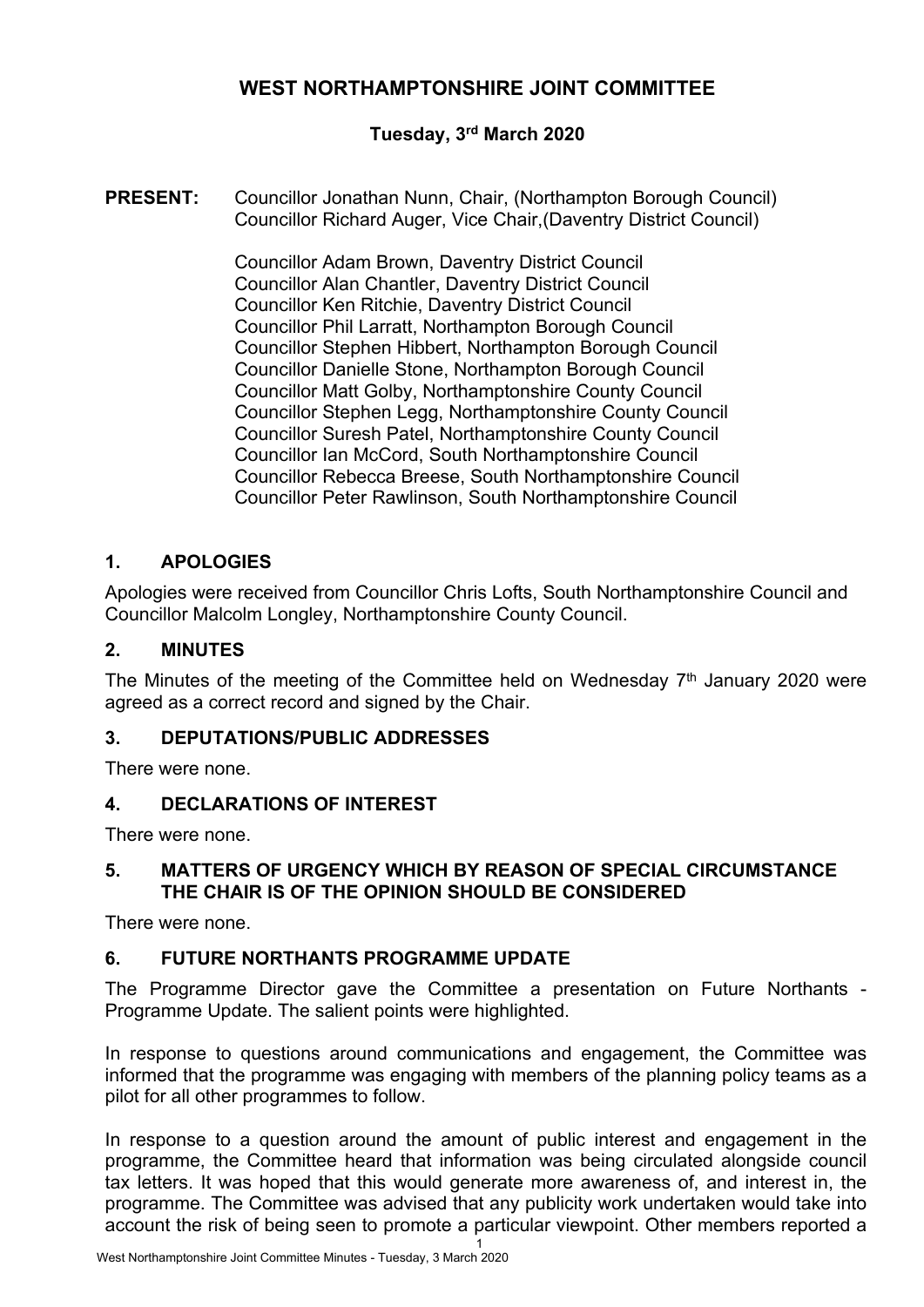high level of interest and engagement in their communities.

Councillor Ken Ritchie commented that the discussions that had taken place to date had focussed on design principles. He stated that he did not feel sufficiently well informed as to form a judgement about how successful this work had been. He stated that, in his view, the public would want to know about the impact of this work on services. The Committee was advised by the Chief Executive of Northamptonshire County Council that the programme had been developed under the oversight of the leaders of all eight democratically elected councils. The leaders were responsible for communicating with their authorities about this work.

# **RESOLVED:**

# **1. That the contents of the report be noted.**

# **7. FUTURE NORTHANTS FINANCE UPDATE**

The Section 151 Officer for Daventry District Council submitted a report providing an update on the financial position for the Future Northants Programme and highlighted salient points.

In response to a question regarding current Government policy on funding local government, the Committee heard that a Business Rates review was underway, but the outcomes were not yet clear.

In response to questions regarding contingency measures, the Committee was advised that any increases or decreases to local government funding would be subject to a cap. This would provide a relatively stable space within which planning could take place.

## **RESOLVED:**

# **1. The forecast outturn position for the Future Northants Programme be noted.**

# **8. FUTURE NORTHANTS RISK MANAGEMENT STRATEGY**

The Programme Director gave the Committee a presentation on the Future Northants Risk Management Strategy. The salient points were highlighted.

In response to a question relating to legal; HR and other support capacity, the Committee heard that the need for legal expertise had been identified and various such resources were available across the eight authorities. Specific external legal expertise would be obtained as and when it was needed. The Monitoring Officer of Northampton Borough Council confirmed that the matter had been discussed at their regular meetings.

## **RESOLVED that:**

**1. The Joint Committee accepted and endorsed the Future Northants Programme Risk Management Strategy.**

# **9. IMPLEMENTATION TEAM**

The Monitoring Officer of Northampton Borough Council submitted a report seeking authority to form a single team of officers, known as the Implementation Team, as required by the Northamptonshire (Structural Changes) Order 2020.

This report outlined the proposed approach and highlighted the proposal to appoint the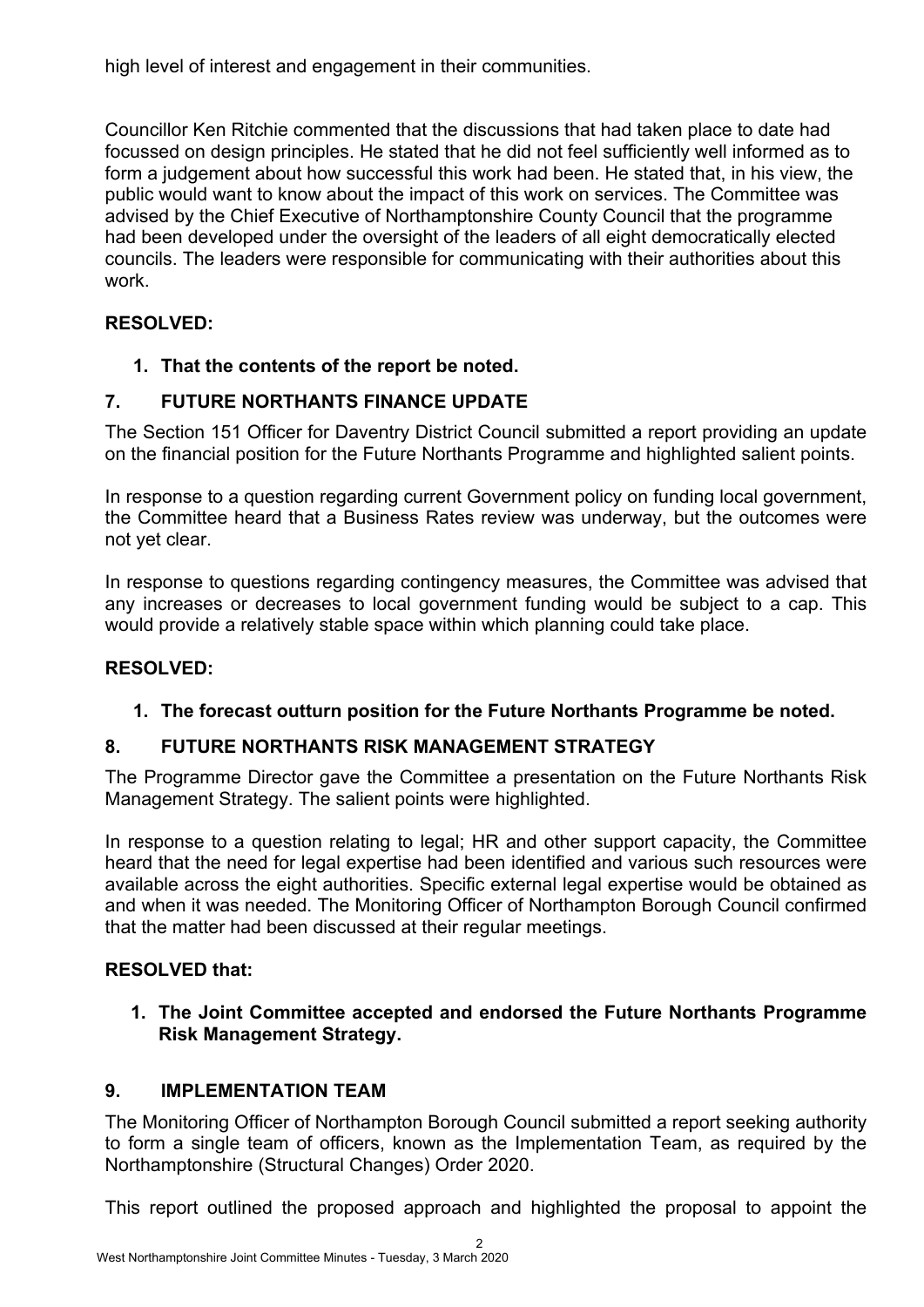Chief Executive of Northamptonshire County Council as leader of the implementation team, with the Chief Executive of Northampton Borough Council as deputy leader for West Northamptonshire and the Chief Executive of Kettering Borough Council as deputy leader for North Northamptonshire.

Councillor Richard Auger welcomed the proposal and stated his confidence in the officers tasked with forming the implementation team.

### **RESOLVED: that:**

- **1. The WNJC agrees to form a single team of officers as required by Article 26 of the Northamptonshire (Structural Changes) Order 2020 ("SCO") and that the current Programme Management Office be designated as the Implementation Team for the purposes of the SCO with immediate effect;**
- **2. That it be noted that, as required by the SCO, the leader of the Implementation Team is the Chief Executive of Northamptonshire County Council (Theresa Grant);**
- **3. That it be noted that Northampton Borough Council Chief Executive (George Candler) is West Northamptonshire Joint Committee deputy leader of the Implementation Team and that Kettering Borough Council Chief Executive (Graham Soulsby) is North Northamptonshire Joint Committee deputy leader of the Implementation Team.**

### **10. LOCATION FOR THE WEST NORTHAMPTONSHIRE SHADOW COUNCIL MEETINGS**

The Chief Executive of Northampton Borough Council submitted a report providing an update on the work that had been undertaken to identify a suitable venue for meetings of the shadow full council and highlighted salient points. He advised the Committee that other meetings, such as those of the shadow executive, would rotate between venues. He would also be visiting the chamber later this week to review access arrangements for those with a disability.

The Committee commented as follows:

- The use of a single venue in Northampton represented a risk to creating a sense of belonging for shadow councillors from other areas;
- The proposal was rational and represented a sensible use of public money;
- Questions were asked about facilities for a crèche and a youth forum;
- It was suggested that an alternative venue be sourced for long-term use after vesting day.

In response to questions, the Chief Executive of Northampton Borough Council advised the Committee that the proposal concerned meetings of the full shadow council only.

### **RESOLVED:** that:

- **1. That following a workshop session with the Leaders from Daventry District Council (DDC), Northampton Borough Council (NBC), Northamptonshire County Council. (NCC) and South Northamptonshire Council (SNC) (see Appendix 1) approve:**
- **2. The selection of County Hall, Northampton, as the location for the West**